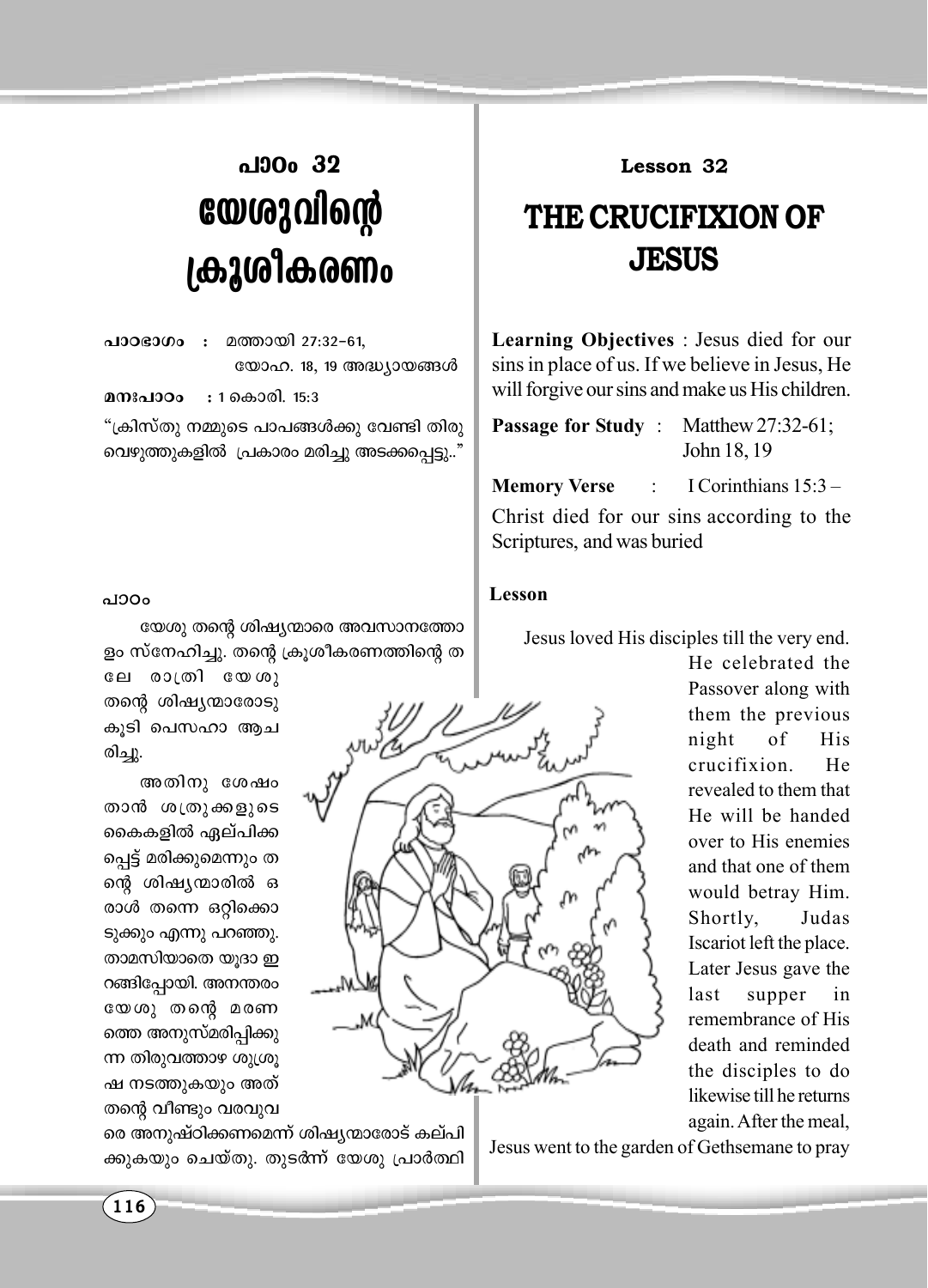ക്കുന്നതിനായി 'ഗത്ശമന' തോട്ടത്തിലേക്ക് പോകു കയും അതിവേദനയോടു കുടി പിതാവിനോട് അപേ ക്ഷിക്കുകയും ചെയ്തു. പി താവിന്റെ ഇഷ്ടത്തിന് ത ന്നെതന്നെ സമർപ്പിച്ചു.

യേശു തന്റെ പ്രാർത്ഥ ന അവസാനിപ്പിച്ചപ്പോ ഴേക്കും യഹൂദ പ്രമാണിക ളും റോമൻ പടയാളികളും യുദായോടുകൂടി ഗത്ശമേന തോട്ടത്തിൽ എത്തി. യൂദാ യേശുവിനെ ചുംബിച്ച് ശ (തുക്കൾക്ക് കാണിച്ചു കൊ ടുത്തു. ഉടനെ പടയാളികൾ യേശുവിനെ പിടിച്ചു കൊണ്ടു പോയി.

മഹാപുരോഹിതന്മാരായ ഹ ന്നാവും കയാഫാവും യേശുവിനെ വിസ്തരിച്ചു. പക്ഷേ ഒരു കുറ്റവും അവനിൽ കണ്ടില്ല. പിന്നീട് പീലാ ത്തോസും, ഹെരോദാ രാജാവു യേ ശുവിനെ വിസ്തരിച്ചിട്ടും അവനിൽ ഒരു കുറ്റവും കണ്ടില്ല.

ഇതിനിടെ പടയാളികൾ യേ ശുവിനെ വാറ്കൊണ്ട് അടിക്കു കയും മുൾകിരീടം തന്റെ തലയിൽ വെയ്ക്കുകയും പല വിധത്തിൽ ഉ

പദ്രവിക്കുകയും ആക്ഷേപിക്കുകയും ചെയ്തു. ഇവയെല്ലാം യേശു ക്ഷമയോടെ സഹിച്ചു.

ഒടുവിൽ യഹൂദ പ്രമാണികളുടെ നിർബന്ധ ത്തിന് വഴങ്ങി യേശുവിനെ ക്രുശിക്കുന്നതിന് പീ ലാത്തോസ് വിധി കല്പിച്ചു. പടയാളികൾ യേ ശുവിനെ കയ്യേറ്റു ഭാരമുള്ള ഒരു തടി കുരിശ് യേശുവിന്റെ തോളിൽ വച്ച് ചുമപ്പിച്ചുകൊണ്ട് അവനെ ഗോൽഗോഥാ (കാൽവറി) കുന്നിലേക്ക് കൊണ്ടുപോയി. അവിടെ എത്തിയപ്പോൾ ക്രൂ  $i$ ശ് നിലത്തിട്ട് യേശുവിനെ അതിന്മേൽ കിടത്തി. കൈകാലുകൾ അതിൽ ചേർത്തുവച്ച് ആണിയ ടിച്ചു. പിന്നീട് ക്രൂശ് ഉയർത്തി ഒരു കുഴിയിൽ നാട്ടി. രണ്ടുവശത്തും ഓരോ കള്ളന്മാരേയും ക്രൂ

and there He prayed with great anguish to the Father. He submitted Himself to the will of the Father.

By the time Jesus had finished praying, the Jewish elders and the Roman soldiers had reached the garden. Judas embraced Jesus and betrayed Him to His enemies. Immediately, the soldiers arrested Jesus and took Him away.

Jesus was put on trial before the high priests Annas and Caiaphas. They could find no fault in Him. Later, Pilate and King Herod also put Jesus to trial but could not convict Him.

In the meantime, the soldiers beat Jesus and placed a crown of thorns on His head. They also mocked Him. Jesus kept silent throughout this ordeal.

Facing intense pressure

from the Jewish elders, Pilate gave the orders to crucify Jesus. The soldiers placed a heavy wooden cross on His shoulders and led Him through to the hill called Golgotha(Calvary). Upon reaching the hill, they placed the cross on the ground and made Jesus to lie on it. They pierced His hands and legs to the cross with nails. They dug a hole and placed the cross in it. The Roman soldiers also crucified two thieves on the right and left of Jesus. Jesus lay on the cross in excruciating pain for three hours. At the ninth hour, Jesus cried out, "It is finished", and gave up His spirit. In an instant the veil of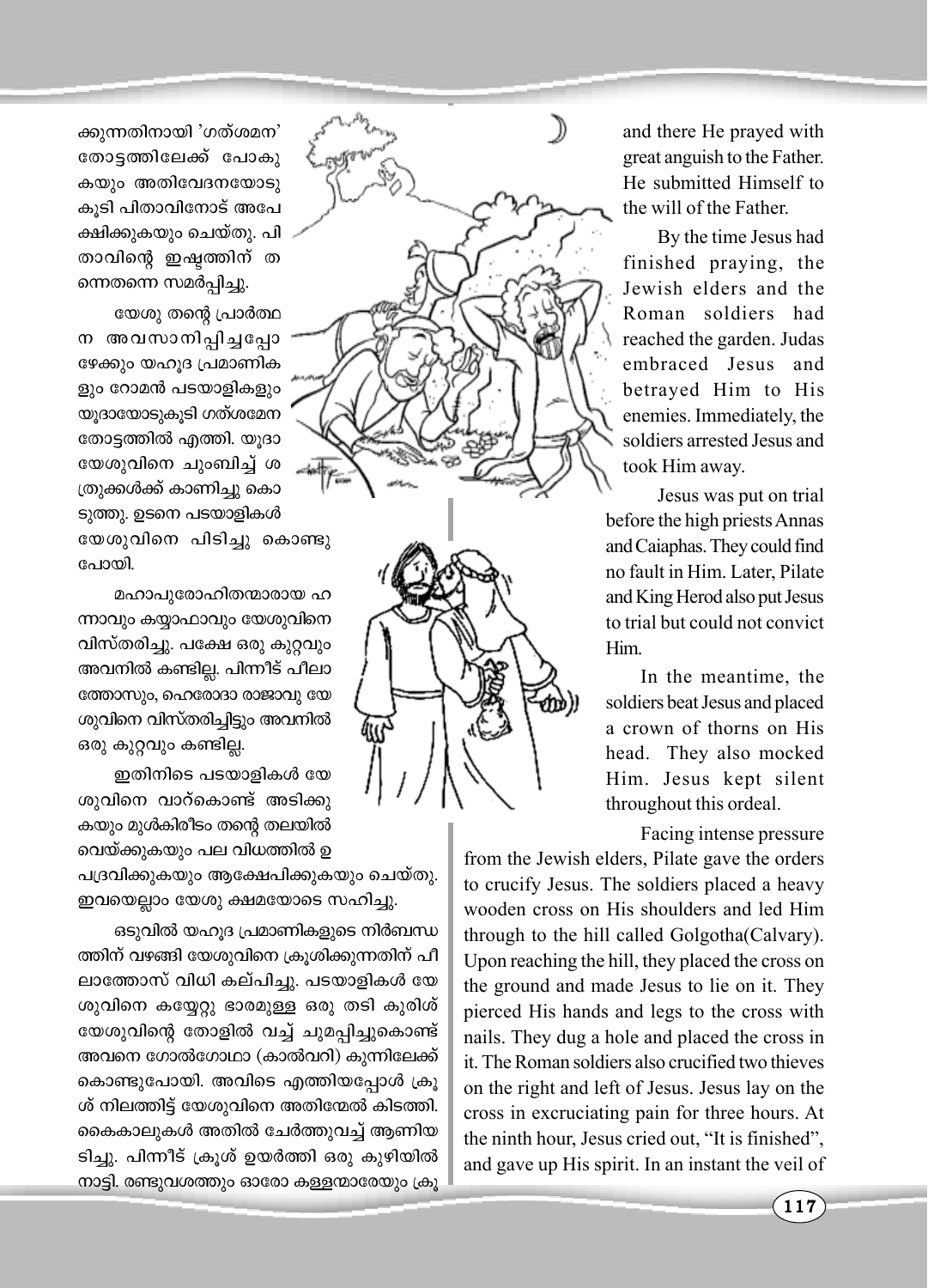ശിച്ചു. അതിവേദന അനുഭവിച്ചുകൊണ്ട് യേശു മൂന്ന് മണിക്കൂർ ക്രൂശിൽ കിടന്നു. ഒൻപതാം മ ണി നേരം യേശു നിവൃത്തിയായി എന്ന് പറഞ്ഞ് തലചായ്ച്ച് ആത്മാവിനെ ഏല്പിച്ചുകൊടുത്തു. അപ്പോൾ ദൈവാലയത്തിലെ തിരശ്ശീല മേൽതൊ ട്ട് അടിയോളം രണ്ടായി ചീന്തിപ്പോയി. ഭൂമി കു ലുങ്ങി, പാറകൾ പിളർന്നു, കല്ലറകൾ തുറക്ക പ്പെട്ടു.

യേശു മരിച്ചതിനുശേഷം പടയാളികൾ വ ന്ന് നോക്കി. അവരിൽ ഒരുവൻ കുന്തംകൊണ്ട് ഹൃദയഭാഗത്ത് കുത്തി. അവിടെ നിന്നും രക്ത വും, വെള്ളവും ഒഴുകി. സന്ധ്യയായപ്പോൾ യേ ശുവിന്റെ രഹസ്യശിഷ്യനായിരുന്ന അരമത്യക്കാ രനായ യോസേഫ് പീലാത്തോസിന്റെ അനുവാ ദത്തോടുകൂടി യേശുവിന്റെ ശരീരം ക്രൂശിൽ നി ന്നിറക്കി, നിർമ്മലശീലയിൽ പൊതിഞ്ഞ് തന്റെ പുതിയ കല്ലറയിൽ വച്ചു. ഇങ്ങനെ യേശു നമ്മു ടെ പാപങ്ങൾക്കുവേണ്ടി തിരുവെഴുത്തുകളിൻ പ്രകാരം മരിച്ചു, അടക്കപ്പെട്ടു. പാപത്തിന്റെ ശി ക്ഷയായി നാം മരണശിക്ഷ അനുഭവിക്കേണ്ട താണ്. അതിനുപകരമായി യേശു നമുക്കുവേണ്ടി മരിച്ചു. നിങ്ങൾ യേശുവിൽ വിശ്വസിച്ചാൽ നി ങ്ങളുടെ പാപങ്ങൾ ക്ഷമിച്ച് നിങ്ങളെ ദൈവമ ക്കളാക്കി തീർക്കും.



the temple was torn in two, the earth shook, rocks split open and tombs were opened.

After Jesus died, one of the soldiers came and pierced Him to check if He was dead. Water and blood flowed out of Jesus' body. Joseph of Arimathea, a secret disciple of Jesus, took away the body of Jesus, with the permission of Pilate and buried Him in his newly hewn tomb. Thus Jesus died and was buried according to the Scriptures.

We are to bear death as the punishment for sin. Jesus died for our sins in place of us. If we believe in Jesus, He will forgive our sins and make us His children.



- $5<sub>1</sub>$ Where was Jesus crucified?
- 6 Who buried the body of Jesus?
- $7<sub>1</sub>$ For whom did Jesus die on the cross?
- 8 What events happened during the time of Jesus' death?

118